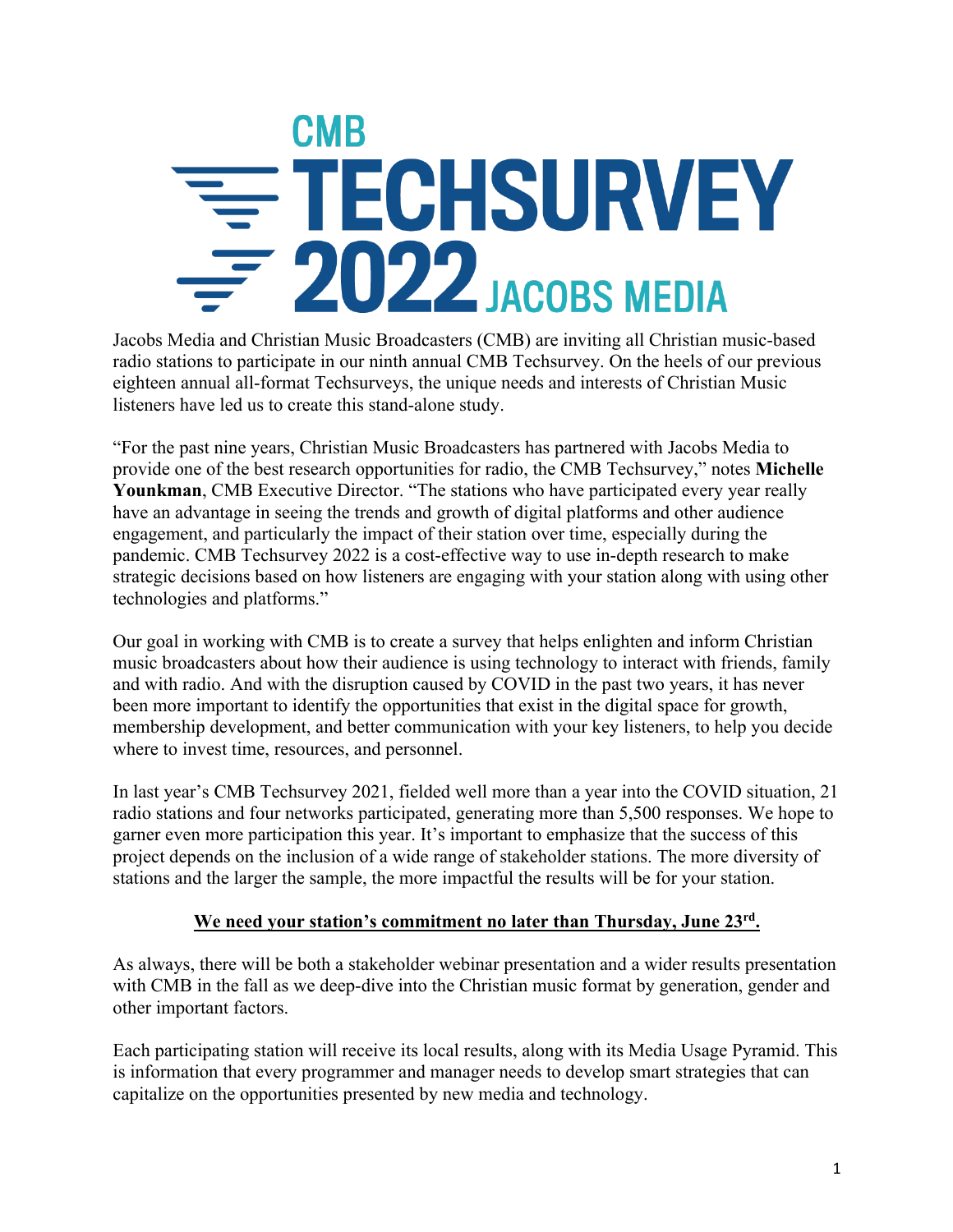While gaining a greater understanding of the pandemic's impact on listening behaviors and a further look into radio's return to "normal," additional research topics will include how Christian music radio is competing against its digital competition, and how, why and when radio is being used relative to other audio options.

Additional key components of this survey are the format and value specific questions asked that help programmers better learn about some of the key issues facing Christian music radio and what listeners think and value.

Jacobs Media is inviting participating programmers to submit questions for possible inclusion, thus providing even more actionable information for your stations from this survey. What are the big questions you have for your Christian music radio station specifically? Feel free to send your submissions to Jacobs Media's Research Director, Jason Hollins at jason@jacobsmedia.com.

The Media Usage Pyramid (below) is a comprehensive way to understand some of the key findings of our studies. The Christian AC and CHR formats are contrasted in this graphic – one of the many ways in which we depict the data and help make it easy to understand and apply to your strategies.



Below are details about how stations, networks, and companies can participate in CMB Techsurvey 2022:

• **It will be fielded in July 2022.** We must have commitments for the survey no later than June 23, 2022. You may choose to begin fielding as early as July  $7<sup>th</sup>$  and as late as July 19<sup>th</sup>. Jacobs Media handles all details of the study and provides email copy and all